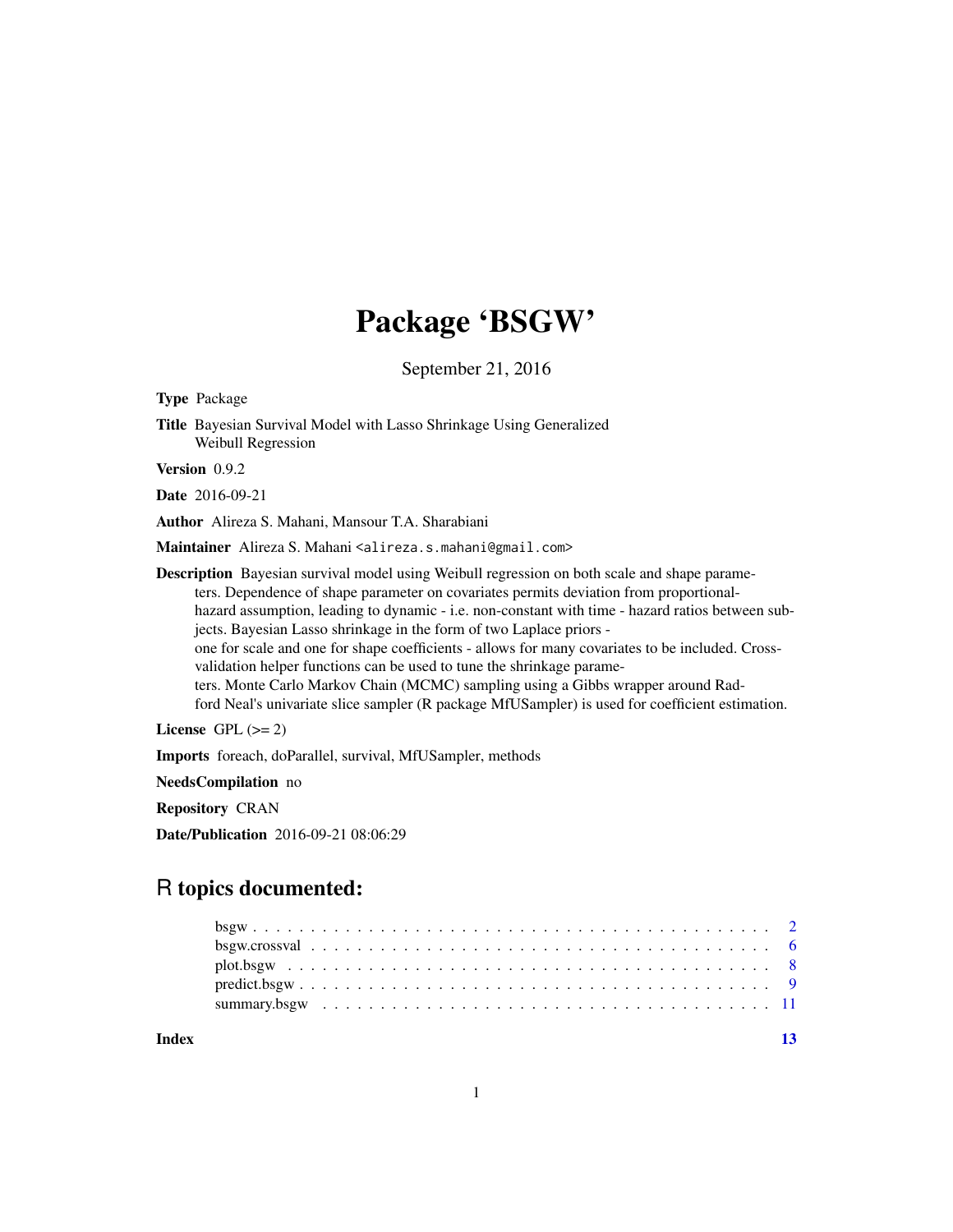# <span id="page-1-2"></span><span id="page-1-1"></span><span id="page-1-0"></span>Description

Bayesian survival model - with stratification and shrinkage - using Weibull regression on both scale and shape parameters, resulting in time-dependent (i.e. dynamic) hazard ratios.

# Usage

```
bsgw(formula, data, formulas=formula, weights, subset, na.action=na.fail, init="survreg"
  , ordweib=FALSE, scale=0, control=bsgw.control(), print.level=2)
bsgw.control(scalex=TRUE, iter=1000, burnin=round(iter/2), sd.thresh=1e-4
 , lambda=0.0, lambdas=lambda, nskip=round(iter/10), alpha.min=0.1, alpha.max=10.0
  , beta.max=log(20), betas.max=5.0, memlim.gb=8)
## S3 method for class 'bsgw'
print(x, \ldots)
```
# Arguments

| formula   | Survival formula expressing the time/status variables as well as covariates used<br>in regression on scale parameter. Currently, only right and left censoring is<br>supported. Must include intercept term.                                                                                                                                                                                                                                                |
|-----------|-------------------------------------------------------------------------------------------------------------------------------------------------------------------------------------------------------------------------------------------------------------------------------------------------------------------------------------------------------------------------------------------------------------------------------------------------------------|
| data      | Data frame containing the covariates and response variable.                                                                                                                                                                                                                                                                                                                                                                                                 |
| formulas  | Formula expressing the covariates used in regression on shape parameter. No<br>left-hand side is necessary since the response variable information is extracted<br>from formula. Default value is formula. Must include intercept term.                                                                                                                                                                                                                     |
| weights   | Optional vector of case weights. *Not supported yet*                                                                                                                                                                                                                                                                                                                                                                                                        |
| subset    | Subset of the observations to be used in the fit. *Not supported yet*                                                                                                                                                                                                                                                                                                                                                                                       |
| na.action | Missing-data filter function. *Not supported yet (only na.fail behavior works)*                                                                                                                                                                                                                                                                                                                                                                             |
| init      | Initialization behavior. Currently, three options are supported: 1) If init="survreg",<br>an ordinary Weibull regression is performed and coefficients are used to initial-<br>ize the bsgw MCMC run. 2) If init is a survreg object, e.g. from a previous<br>Weibull regression fit, the object can be directly passed as parameter. 3) If init<br>is any other value, or if survreg produces error or warning, we simply set all<br>coefficients to zero. |
| ordweib   | If TRUE, a Bayesian ordinary Weibull model is estimated, in which any covariates<br>in formulas are stripped away, and the inverse-logit transformation in the shape-<br>parameter regression is replaced with a simple exponential transformation. If<br>shrinkage parameters are kept at 0, the result is a Bayesian equivalent of an<br>ordinary Weibull regression.                                                                                     |
| scale     | If scale>0, the value of the shape parameter is fixed, i.e. not estimated from<br>data.                                                                                                                                                                                                                                                                                                                                                                     |
| control   | See bsgw. control for a description of the parameters inside the control list.                                                                                                                                                                                                                                                                                                                                                                              |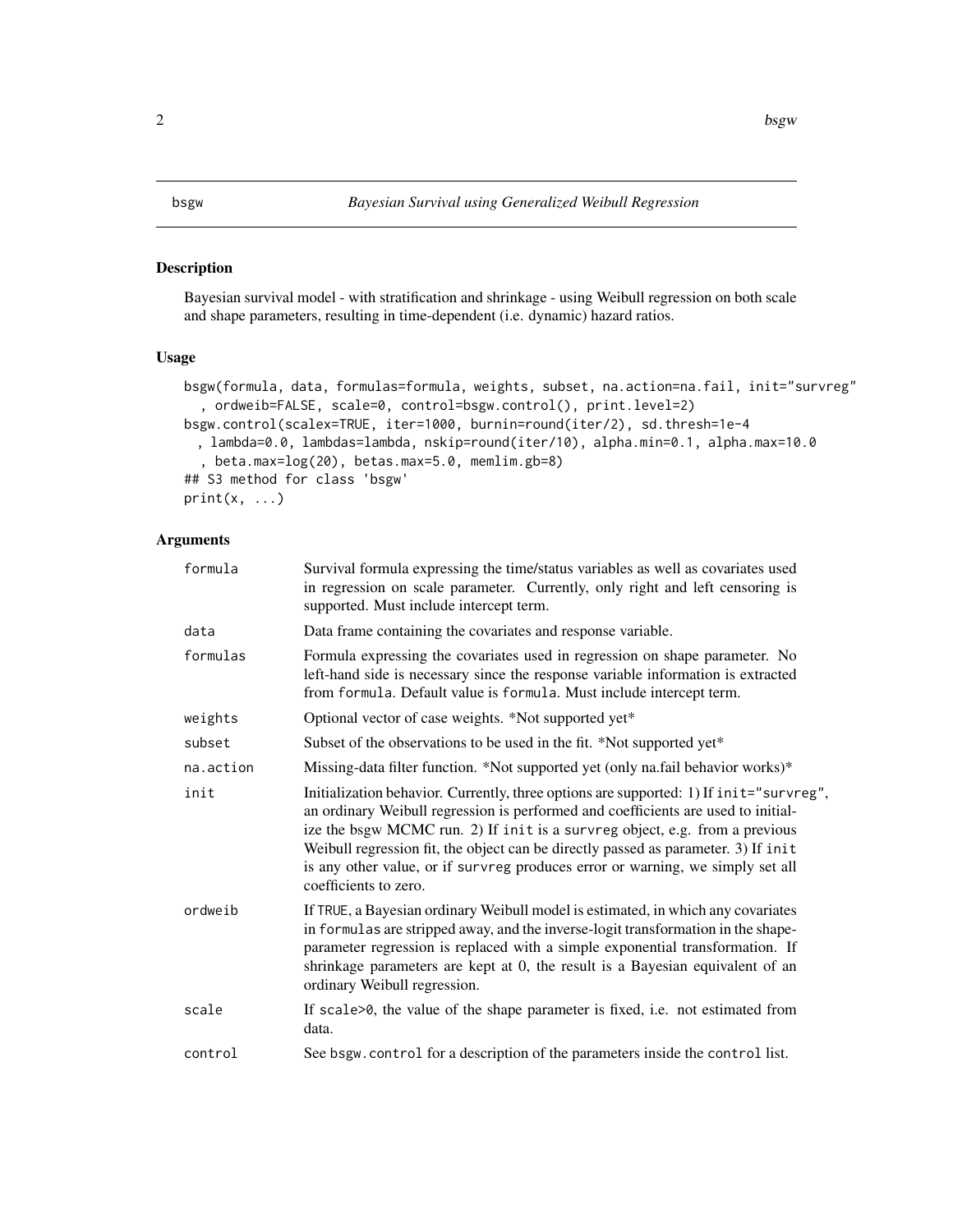#### bsgw $\sim$  3

| print.level | Controlling verbosity level.                                                                                                                                                                                                                                                                                                                                  |
|-------------|---------------------------------------------------------------------------------------------------------------------------------------------------------------------------------------------------------------------------------------------------------------------------------------------------------------------------------------------------------------|
| scalex      | If TRUE, each covariate vector is centered and scaled before model estimation.<br>The scaling parameters are saved in return object, and used in subsequent calls<br>to predict function. Users are strongly advised against turning this feature off,<br>since the quality of Gibbs sampling MCMC is greatly enhanced by covariate<br>centering and scaling. |
| iter        | Number of MCMC samples to draw.                                                                                                                                                                                                                                                                                                                               |
| burnin      | Number of initial MCMC samples to discard before calculating summary statis-<br>tics.                                                                                                                                                                                                                                                                         |
| sd.thresh   | Threshold for standard deviation of a covariate (after possible centering/scaling).<br>If below the threshold, the corresponding coefficient is removed from sampling,<br>i.e. its value is clamped to zero.                                                                                                                                                  |
| lambda      | Bayesian Lasso shrinkage parameter for scale-parameter coefficients.                                                                                                                                                                                                                                                                                          |
| lambdas     | Bayesian Lasso shrinkage parameter for shape-parameter coefficients.                                                                                                                                                                                                                                                                                          |
| nskip       | Controlling how often to print progress report during MCMC run. For example,<br>if nskip=10, progress will be reported after 10,20,30, samples.                                                                                                                                                                                                               |
| alpha.min   | Lower bound on the shape parameter.                                                                                                                                                                                                                                                                                                                           |
| alpha.max   | Upper bound on the shape parameter.                                                                                                                                                                                                                                                                                                                           |
| beta.max    | Upper bound on absolute value of coefficients of scale parameter (with the ex-<br>ception of the intercept).                                                                                                                                                                                                                                                  |
| betas.max   | Upper bound on absolute value of coefficients of shape parameter (with the ex-<br>ception of the intercept).                                                                                                                                                                                                                                                  |
| memlim.gb   | User-specified limit on total memory (in GB) available during prediction. Haz-<br>ard, cumulative hazard, and survival prediction objects are all three-dimensional<br>arrays which can quickly grow very large, depending on data length, number of<br>MCMC samples collected, and number of time points along which prediction is<br>made.                  |
| х           | Object of class 'bsgw', usually the result of a call to the bsgw.                                                                                                                                                                                                                                                                                             |
| $\cdots$    | Arguments to be passed to/from other methods.                                                                                                                                                                                                                                                                                                                 |

# Value

The function bsgw.control returns a list with elements identical to the input parameters. The function bsgw returns an object of class bsgw, with the following components:

| call      | The matched call.                                                                                                                                                                                                       |
|-----------|-------------------------------------------------------------------------------------------------------------------------------------------------------------------------------------------------------------------------|
| formula   | Same as input.                                                                                                                                                                                                          |
| formulas  | Same as input.                                                                                                                                                                                                          |
| weights   | Same as input. *Not supported yet*                                                                                                                                                                                      |
| subset    | Same as input. *Not supported yet*                                                                                                                                                                                      |
| na.action | Same as input. *Not supported yet* (current behavior is na. fail)                                                                                                                                                       |
| init      | Initial values for scale and shape coefficients used in MCMC sampling, either<br>by performing an ordinary Weibull regression or by extracting estimated coeffi-<br>cients from a previously-performed such regression. |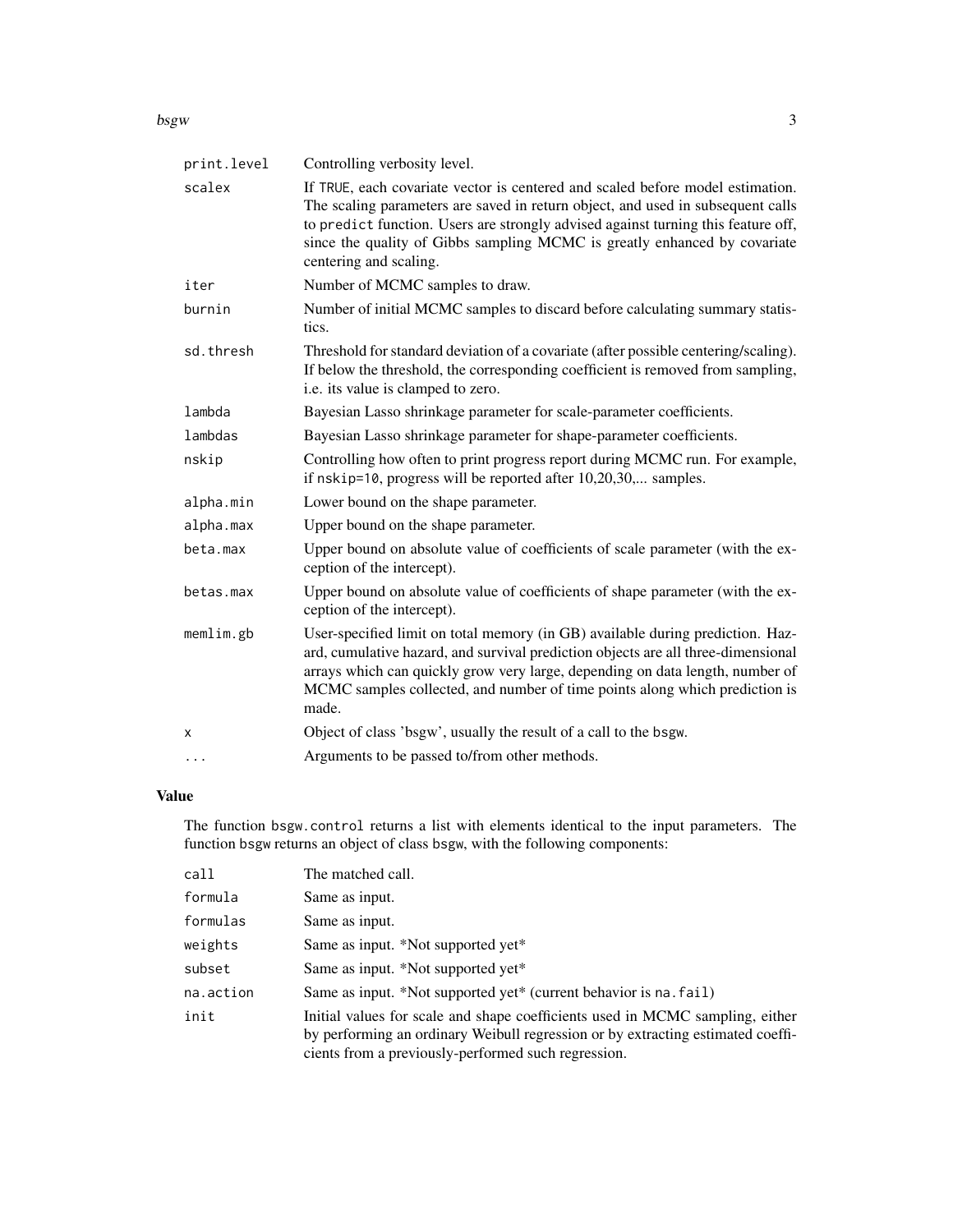| ordweib           | Same as input.                                                                                                                                                                                                                                            |
|-------------------|-----------------------------------------------------------------------------------------------------------------------------------------------------------------------------------------------------------------------------------------------------------|
| survreg.scale.ref |                                                                                                                                                                                                                                                           |
|                   | Value of scale parameter, estimated using ordinary Weibull regression by calling<br>the survreg function in the survival package.                                                                                                                         |
| ordreg            | The "survreg" object returned from calling the same function for initialization<br>of coefficients.                                                                                                                                                       |
| scale             | Same as input.                                                                                                                                                                                                                                            |
| control           | Same as input.                                                                                                                                                                                                                                            |
| Χ                 | Model matrix used for regression on scale parameter, after potential centering<br>and scaling. The corresponding vector of coefficients is called beta.                                                                                                   |
| Χs                | Model matrix used for regression on shape parameter, after potential centering<br>and scaling. The corresponding vector of coefficients is called betas.                                                                                                  |
| у                 | Survival response variable (time and status) used in the model.                                                                                                                                                                                           |
| contrasts         | The contrasts used for scale-parameter coefficients.                                                                                                                                                                                                      |
| contrastss        | The contrasts used for shape-parameter coefficients.                                                                                                                                                                                                      |
| xlevels           | A record of the levels of the factors used in fitting for scale parameter regression.                                                                                                                                                                     |
| xlevelss          | A record of the levels of the factors used in fitting for shape parameter regres-<br>sion.                                                                                                                                                                |
| terms             | The terms object used for scale parameter regression.                                                                                                                                                                                                     |
| termss            | The terms object used for shape parameter regression.                                                                                                                                                                                                     |
| colnamesX         | Names of columns for X, also names of scale coefficients.                                                                                                                                                                                                 |
| colnamesXs        | Names of columns for Xs, also names of shape coefficients.                                                                                                                                                                                                |
| apply.scale.X     | Index of columns of X where scaling has been applied.                                                                                                                                                                                                     |
| apply.scale.Xs    | Index of columns of Xs where scaling has been applied.                                                                                                                                                                                                    |
| centerVec.X       | Vector of centering parameters for columns of X indicated by apply. scale.X.                                                                                                                                                                              |
| scaleVec.X        | Vector of scaling parameters for columns of X indicated by apply.scale.X.                                                                                                                                                                                 |
| centerVec.Xs      | Vector of centering parameters for columns of Xs indicated by apply. scale. Xs.                                                                                                                                                                           |
| scaleVec.Xs       | Vector of scaling parameters for columns of Xs indicated by apply. scale. Xs.                                                                                                                                                                             |
| idx               | Vector of indexes into X for which sampling occured. All columns of X whose<br>standard deviation falls below sd. thresh are excluded from sampling and their<br>corresponding coefficients are clamped to 0.                                             |
| idxs              | Vector of indexes into Xs for which sampling occured. All columns of Xs whose<br>standard deviation falls below sd. thresh are excluded from sampling and their<br>corresponding coefficients are clamped to 0.                                           |
| median            | List of median values, with elements including beta (coefficients of scale re-<br>gression), betas (coefficients of shape regression), survreg. scale (value of<br>surgreg-style scale parameter for all training set observations).                      |
| smp               | List of coefficient samples, with the following elements: 1) beta (scale param-<br>eter coefficients), 2) betas (shape parameter coefficients), 3) 1p (vector of lin-<br>ear predictor for scale parameter, within-sample), 4) loglike (log-likelihood of |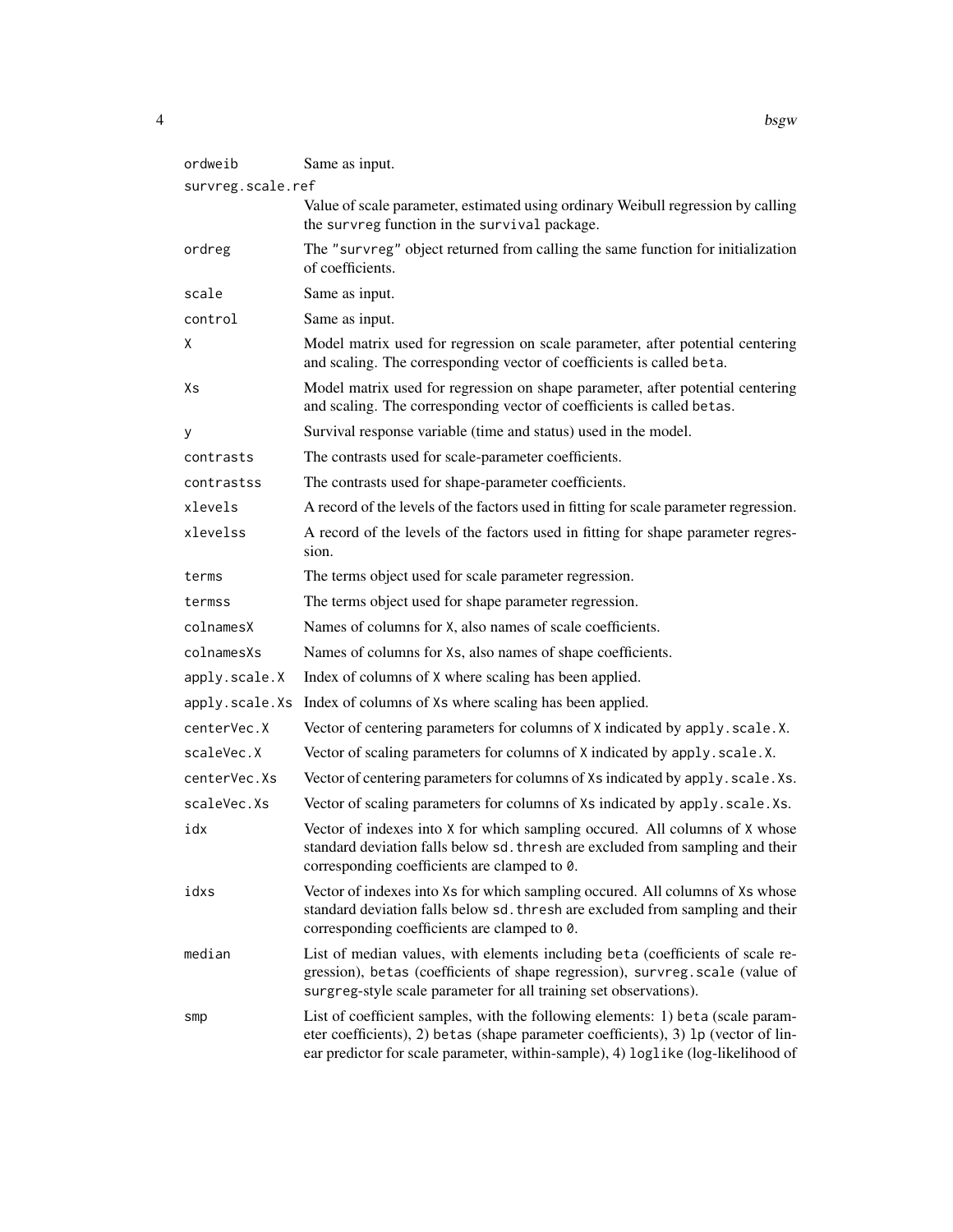<span id="page-4-0"></span>

|        | model), 5) logpost (log-posterior of mode, i.e. log-likelihood plus the shrink-<br>age term). The last two entities are used during within-sample prediction of re-<br>sponse, i.e. during a subsequent call to predict. Each parameter has control \$iter<br>samples. |
|--------|------------------------------------------------------------------------------------------------------------------------------------------------------------------------------------------------------------------------------------------------------------------------|
| km.fit | Kaplan-Meyer fit to training data. Used in plot bsgw method.                                                                                                                                                                                                           |
| tmax   | Maximum time value in training set. Used in predict bsgw for automatic selec-<br>tion of the type parameter.                                                                                                                                                           |

# Author(s)

Alireza S. Mahani, Mansour T.A. Sharabiani

# References

Mazucheli J., Louzada-Neto F. and Achnar J.A. (2002). Lifetime models with nonconstant shape parameters. *Confiabilidade. III Jornada Regional de Estatistica e II Semana da Estatistica, Maringa*.

Neal R.M. (2003). Slice Sampling. *Annals of Statistics*, 31, 705-767.

Park T. and Casella G. (2008). The Bayesian Lasso. *Journal of the American Statistical Association*, 103, 681-686.

# See Also

For calculating median and lower/upper bounds on coefficients, use [summary.bsgw.](#page-10-1)

For prediction, use [predict.bsgw.](#page-8-1)

```
## model estimation using 800 samples, printing progress every 100 samples
library("survival")
data(ovarian)
est <- bsgw(Surv(futime, fustat) ~ ecog.ps + rx, ovarian
            , control=bsgw.control(iter=400, nskip=100))
## comparing shape of Weibull curves between ordinary Weibull and bsgw
```

```
## since in bsgw shape is dependent on covariates, only a population average is meaningful
## Note that survreg-style scale is inverse of bsgw shape parameter, see survreg help page
west <- survreg(Surv(futime, fustat) ~ ecog.ps + rx, ovarian)
cat("constant survreg-style scale parameter:", west$scale, "\n")
cat("population average of survreg-style scale parameter from bsgw model:"
  , mean(est$median$survreg.scale), "\n")
```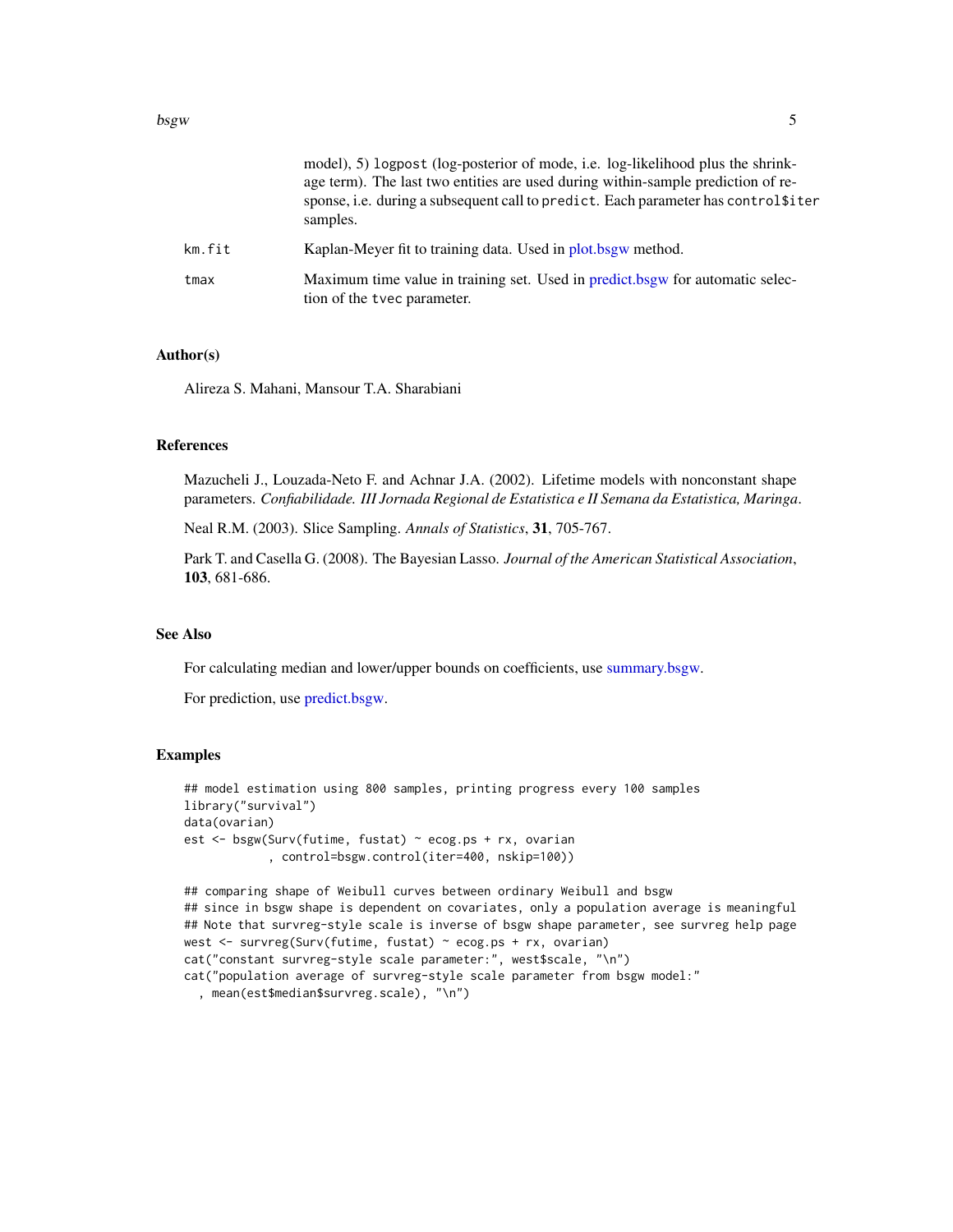<span id="page-5-0"></span>bsgw.crossval *Convenience functions for cross-validation-based selection of shrinkage parameter in the bsgw model.*

## Description

bsgw.crossval calculates cross-validation-based, out-of-sample log-likelihood of a bsgw model for a data set, given the supplied folds. bsgw.crossval.wrapper applies bsgw.crossval to a set of combinations of shrinkage parameters (lambda,lambdas) and produces the resulting vector of log-likelihood values as well as the specific combination of shrinkage parameters associated with the maximum log-likelihood. bsgw.generate.folds generates random partitions, while bsgw.generate.folds.eventbalanced generates random partitions with events evenly distributed across partitions. The latter feature is useful for cross-valiation of small data sets with low event rates, since it prevents over-accumulation of events in one or two partitions, and lack of events altogether in other partitions.

# Usage

```
bsgw.generate.folds(ntot, nfold=5)
bsgw.generate.folds.eventbalanced(formula, data, nfold=5)
bsgw.crossval(data, folds, all=FALSE, print.level=1
  , control=bsgw.control(), ncores=1, ...)
bsgw.crossval.wrapper(data, folds, all=FALSE, print.level=1
  , control=bsgw.control(), ncores=1
 , lambda.vec=exp(seq(from=log(0.01), to=log(100), length.out = 10)), lambdas.vec=NULL
 , lambda2=if (is.null(lambdas.vec)) cbind(lambda=lambda.vec, lambdas=lambda.vec)
     else as.matrix(expand.grid(lambda=lambda.vec, lambdas=lambdas.vec))
```

```
, plot=TRUE, ...)
```
# Arguments

| ntot    | Number of observations to create partitions for. It must typically be set to<br>nrow(data).                                                                                                                                                                                                                                                                                                                             |
|---------|-------------------------------------------------------------------------------------------------------------------------------------------------------------------------------------------------------------------------------------------------------------------------------------------------------------------------------------------------------------------------------------------------------------------------|
| nfold   | Number of folds or partitions to generate.                                                                                                                                                                                                                                                                                                                                                                              |
| formula | Survival formula, used to extract the binary status field from the data. Right-<br>hand side of the formula is ignored, so a formula of the form Surv(time, status)~1<br>is sufficient.                                                                                                                                                                                                                                 |
| data    | Data frame used in model training and prediction.                                                                                                                                                                                                                                                                                                                                                                       |
| folds   | An integer vector of length nrow(data), defining fold/partition membership<br>of each observation. For example, in 5-fold cross-validation for a data set of<br>200 observations, folds must be a 200-long vector with elements from the set<br>{1,2,3,4,5}. Convenience functions bsgw.generate.folds and bsgw.generate.folds.eventbaland<br>can be used to generate the folds vector for a given survival data frame. |
| all     | If TRUE, estimation objects from each cross-validation task is collected and re-<br>turned for diagnostics purposes.                                                                                                                                                                                                                                                                                                    |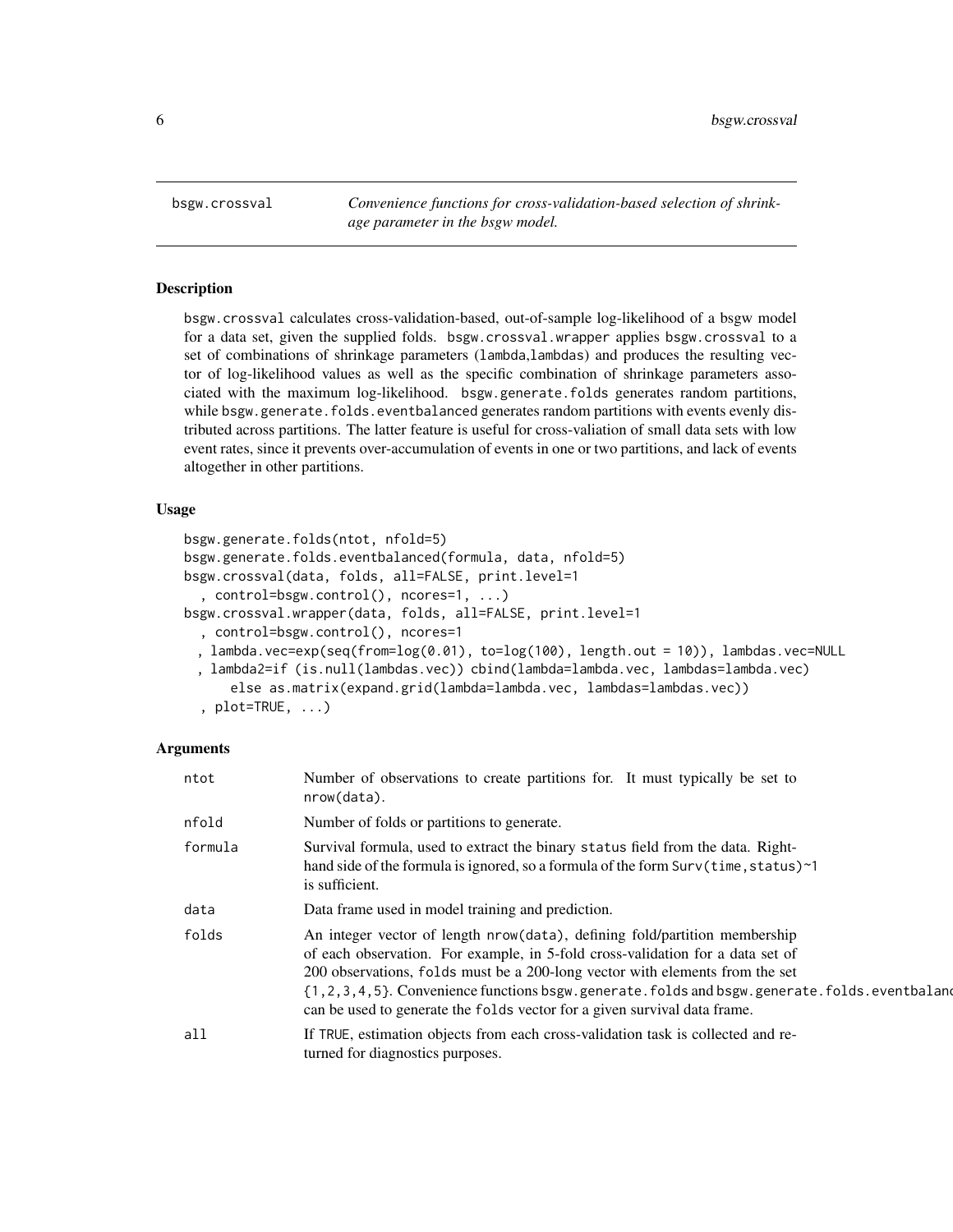# <span id="page-6-0"></span>bsgw.crossval 7

| print.level | Verbosity of progress report.                                                                                                                                                                                                                                                          |
|-------------|----------------------------------------------------------------------------------------------------------------------------------------------------------------------------------------------------------------------------------------------------------------------------------------|
| control     | List of control parameters, usually the output of bsgw.control.                                                                                                                                                                                                                        |
| ncores      | Number of cores for parallel execution of cross-validation code.                                                                                                                                                                                                                       |
| lambda.vec  | Vector of shrinkage parameters to be tested for scale-parameter coefficients.                                                                                                                                                                                                          |
| lambdas.vec | Vector of shrinkage parameters to be tested for shape-parameter coefficients.                                                                                                                                                                                                          |
| lambda2     | A data frame that enumerates all combinations of lambda and lambdas to be<br>tested. By default, it is constructed from forming all permutations of lambda, vec<br>and lambdas. vec. If lambdas. vec=NULL, it will only try equal values of the two<br>parameters in each combination. |
| plot        | If TRUE, and if the lambda and lambdas entries in lambda2 are identical, a plot<br>of loglike as a function of either vector is produced.                                                                                                                                              |
| $\ddotsc$   | Other arguments to be passed to bsgw.                                                                                                                                                                                                                                                  |

# Value

Functions bsgw.generate.folds and bsgw.generate.folds.eventbalanced produce integer vectors of length ntot or nrow(data) respectively. The output of these functions can be directly passed to bsgw.crossval or bsgw.crossval.wrapper. Function bsgw.crossval returns the log-likelihood of data under the assumed bsgw model, calculated using a cross-validation scheme with the supplied fold parameter. If all=TRUE, the estimation objects for each of the nfold estimation jobs will be returned as the "estobjs" attribute of the returned value. Function bsgw.crossval.wrapper returns a list with elements lambda and lambdas, the optimal shrinkage parameters for scale and shape coefficients, respectively. Additionally, the following attributes are attached:

| loglike.vec | Vector of log-likelihood values, one for each tested combination of lambda and<br>lambdas.                                                                                                                                                                                                      |
|-------------|-------------------------------------------------------------------------------------------------------------------------------------------------------------------------------------------------------------------------------------------------------------------------------------------------|
| loglike.opt | The maximum log-likelihood value from the loglike, vec.                                                                                                                                                                                                                                         |
| lambda2     | Data frame with columns lambda and lambdas. Each row of this data frame<br>contains one combination of shrinkage parameters that are tested in the wrapper<br>function.                                                                                                                         |
| estobis     | If all=TRUE, a list of length nrow(lambda2) is returned, with each element<br>being itself a list of nfold estimation objects associated with each call to the<br>bsgw function. This object can be examined by the user for diagnostic purposes,<br>e.g. by applying plot against each object. |

## Author(s)

Alireza S. Mahani, Mansour T.A. Sharabiani

```
library("survival")
data(ovarian)
folds <- bsgw.generate.folds.eventbalanced(Surv(futime, fustat) ~ 1, ovarian, 5)
cv <- bsgw.crossval(ovarian, folds, formula=Surv(futime, fustat) ~ ecog.ps + rx
  , control=bsgw.control(iter=50, nskip=10), print.level = 3)
```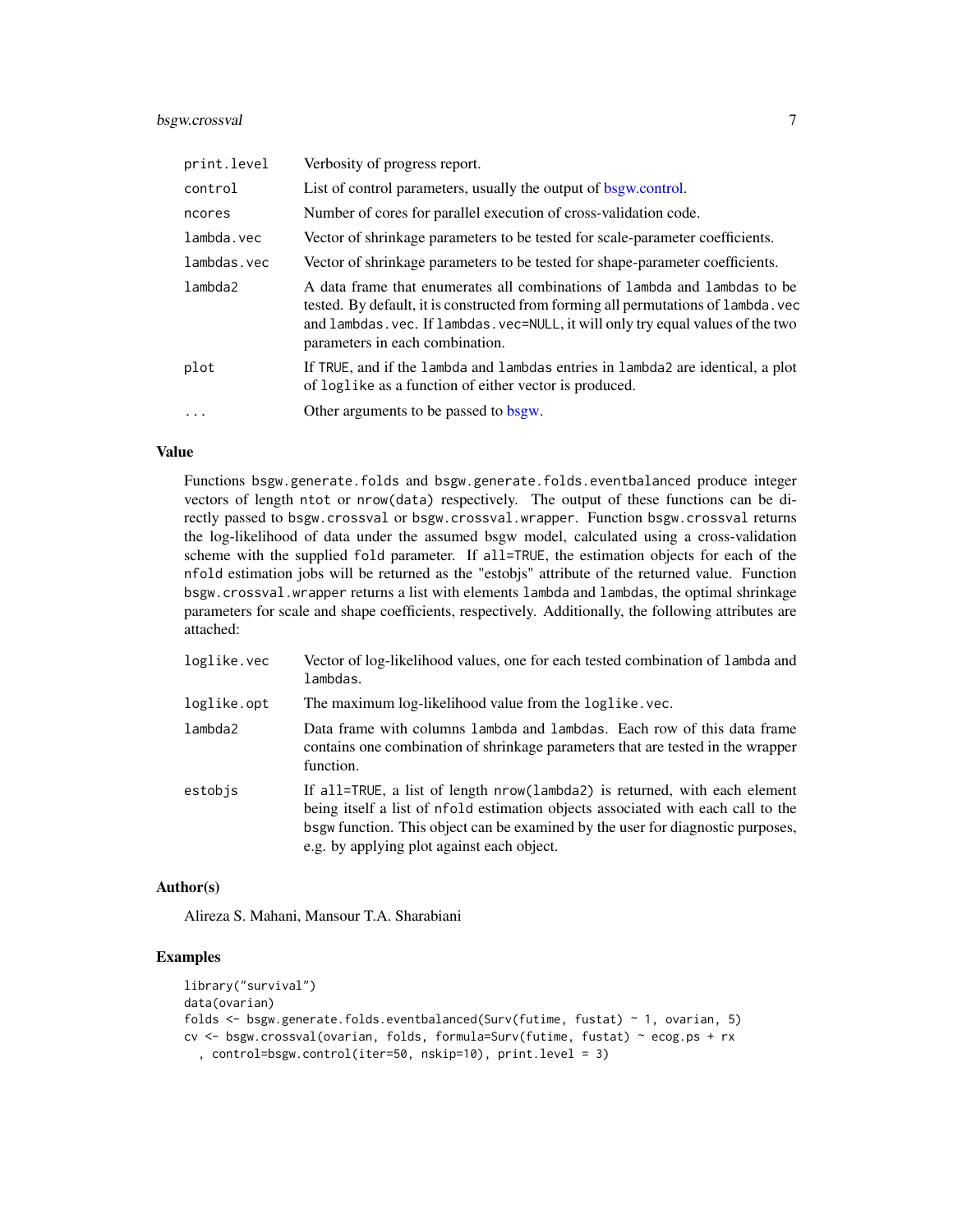```
cv2 <- bsgw.crossval.wrapper(ovarian, folds, formula=Surv(futime, fustat) ~ ecog.ps + rx
  , control=bsgw.control(iter=50, nskip=10)
  , print.level=3, lambda.vec=exp(seq(from=log(0.1), to=log(1), length.out = 3)))
```
# <span id="page-7-1"></span>plot.bsgw *Plot diagnostics for a bsgw object*

# Description

Four sets of MCMC diagnostic plots are currently generated: 1) log-likelihood and log-posterior (including shrinkage effect) as a function of iteration number, 2) coefficient trace plots, 3) coefficient autocorrelation plots, 4) coefficient histograms.

#### Usage

```
## S3 method for class 'bsgw'
plot(x, pval=0.05, burnin=round(x$control$iter/2), nrow=2, ncol=3, ...)
```
# Arguments

| x         | A bsgw object, typically the output of bsgw function.                                                                  |
|-----------|------------------------------------------------------------------------------------------------------------------------|
| pval      | The P-value at which lower/upper bounds on coefficients are calculated and<br>overlaid on trace plots and historgrams. |
| burnin    | Number of samples discarded from the beginning of an MCMC chain, after<br>which parameter quantiles are calculated.    |
| nrow      | Number of rows of subplots within each figure, applied to plot sets 2-4.                                               |
| ncol      | Number of columns of subplots within each figure, applied to plot sets 2-4.                                            |
| $\ddotsc$ | Further arguments to be passed to/from other methods.                                                                  |
|           |                                                                                                                        |

# Author(s)

Alireza S. Mahani, Mansour T.A. Sharabiani

```
library("survival")
data(ovarian)
est <- bsgw(Surv(futime, fustat) ~ ecog.ps + rx, ovarian
            , control=bsgw.control(iter=400, nskip=100))
plot(est)
```
<span id="page-7-0"></span>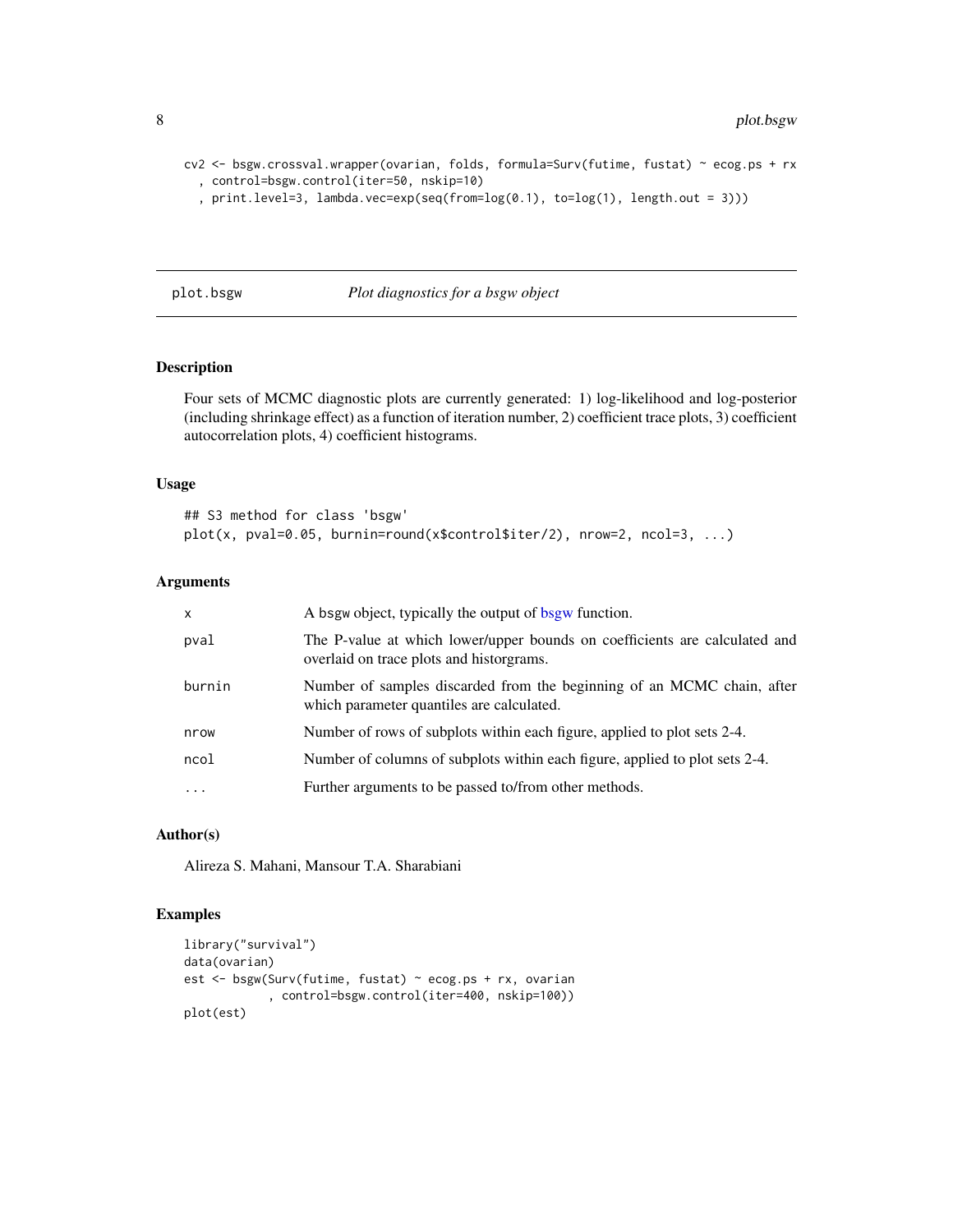# <span id="page-8-1"></span><span id="page-8-0"></span>Description

Calculates log-likelihood and hazard/cumulative hazard/survival functions over a user-supplied vector time values, based on BSGW model object.

# Usage

```
## S3 method for class 'bsgw'
predict(object, newdata=NULL, tvec=NULL, burnin=object$control$burnin, ncores=1, ...)
## S3 method for class 'predict.bsgw'
summary(object, idx=1:length(object$median$survreg.scale), burnin=object$burnin, pval=0.05
 , popmean=identical(idx,1:length(object$median$survreg.scale)), make.plot=TRUE, ...)
```
# Arguments

| object    | For predict bsgw, an object of class "bsgw", usually the result of a call to<br>bsgw; for summary.predict.bsgw, an object of class "predict.bsgw", usually<br>the result of a call to predict. bsgw.                                                                                                                                                                                                                                    |
|-----------|-----------------------------------------------------------------------------------------------------------------------------------------------------------------------------------------------------------------------------------------------------------------------------------------------------------------------------------------------------------------------------------------------------------------------------------------|
| newdata   | An optional data frame in which to look for variables with which to predict. If<br>omiited, the fitted values (training set) are used.                                                                                                                                                                                                                                                                                                  |
| tvec      | An optional vector of time values, along which time-dependent entities (haz-<br>ard, cumulative hazard, survival) will be predicted. If omitted, only the time-<br>independent entities (currently only log-likelihood) will be calculated. If a single<br>integer is provided for tvec, it is interpreted as number of time points, equally<br>spaced from 0 to object\$tmax: tvec <- seq(from=0.0, to=object\$tmax, length.out=tvec). |
| burnin    | Number of samples to discard from the beginning of each MCMC chain before<br>calculating median value(s) for time-independent entities.                                                                                                                                                                                                                                                                                                 |
| ncores    | Number of cores to use for parallel prediction.                                                                                                                                                                                                                                                                                                                                                                                         |
| $\cdots$  | Further arguments to be passed to/from other methods.                                                                                                                                                                                                                                                                                                                                                                                   |
| idx       | Index of observations (rows of newdata or training data) for which to generate<br>summary statistics. Default is the entire data.                                                                                                                                                                                                                                                                                                       |
| pval      | Desired p-value, based on which lower/upper bounds will be calculated. Default<br>is 0.05.                                                                                                                                                                                                                                                                                                                                              |
| popmean   | Whether population averages must be calculated or not. By default, population<br>averages are only calculated when the entire data is included in prediction.                                                                                                                                                                                                                                                                           |
| make.plot | Whether population mean and other plots must be created or not.                                                                                                                                                                                                                                                                                                                                                                         |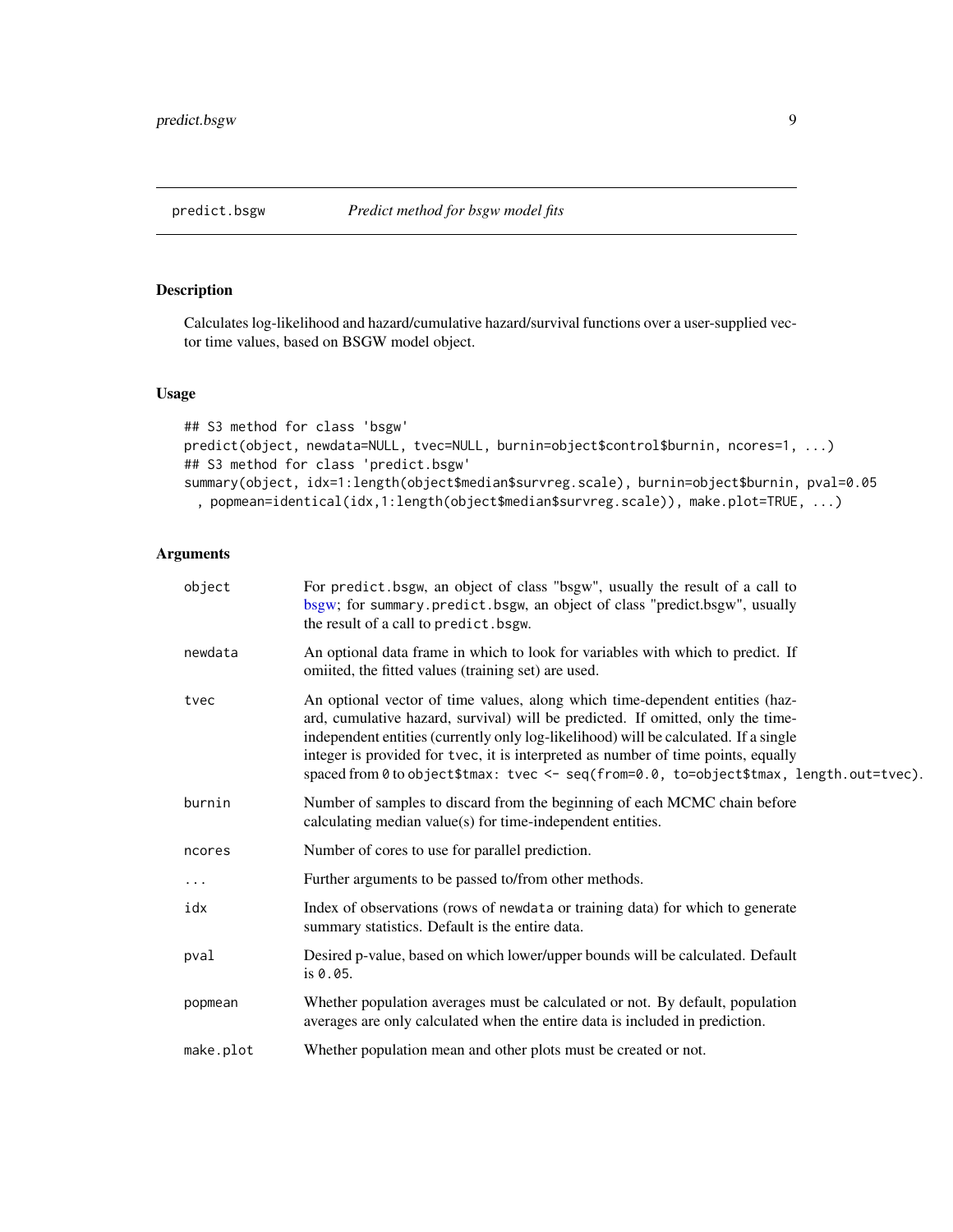# Details

The time-dependent predicted objects (except log1ike) are three-dimensional arrays of size (nsmp x nt x nobs), where nsmp  $=$  number of MCMC samples,  $nt =$  number of time values in tvec, and nobs  $=$  number of rows in newdata. Therefore, even for modest data sizes, these objects can occupy large chunks of memory. For example, for nsmp=1000, nt=100, nobs=1000, the three objects h, H, S have a total size of 2.2GB. Since applying quantile to these arrays is time-consuming (as needed for calculation of median and lower/upper bounds), we have left such summaries out of the scope of predict function. Users can instead apply summary to the prediction object to obtain summary statistics. During cross-validation-based selection of shrinkage parameter lambda, there is no need to supply tvec since we only the log-likelihood value. This significantly speeds up the parameter-tuning process. The function summary.predict.bsgw allows the user to calculates summary statistics for a subset (or all of) data, if desired. This approach is in line with the overall philosophy of delaying the data summarization until necessary, to avoid unnecessary loss in accuracy due to premature blending of information contained in individual samples.

### Value

The function predict.bsgw returns as object of class "predict.bsgw" with the following fields:

| tvec                                                                        | Actual vector of time values (if any) used for prediction.                                                                                                                                                                                                                                                          |  |  |  |  |  |
|-----------------------------------------------------------------------------|---------------------------------------------------------------------------------------------------------------------------------------------------------------------------------------------------------------------------------------------------------------------------------------------------------------------|--|--|--|--|--|
| burnin                                                                      | Same as input.                                                                                                                                                                                                                                                                                                      |  |  |  |  |  |
| median                                                                      | List of median values for predicted entities. Currently, only loglike and survreg.scale<br>median is produced. See 'Details' for explanation.                                                                                                                                                                       |  |  |  |  |  |
| smp                                                                         | List of MCMC samples for predicted entities. Elements include h (hazard func-<br>tion), H (cumulative hazard function), S (survival function), survreg. scale (in-<br>verse of shape parameter in rweibull), and loglike (model log-likelihood).<br>All functions are evaluated over time values specified in tvec. |  |  |  |  |  |
| km.fit                                                                      | Kaplan-Meyer fit of the data used for prediction (if data contains response fields).                                                                                                                                                                                                                                |  |  |  |  |  |
| The function summary.predict.bsgw returns a list with the following fields: |                                                                                                                                                                                                                                                                                                                     |  |  |  |  |  |
| lower                                                                       | A list of lower-bound values for h, H, S, hr (hazard ratio of idx[2] to idx[1]<br>observation), and S.diff (survival probability of idx[2] minus idx[1]). The<br>last two are only included if $length(idx) == 2$ .                                                                                                 |  |  |  |  |  |
| median                                                                      | List of median values for same entities described in lower.                                                                                                                                                                                                                                                         |  |  |  |  |  |
| upper                                                                       | List of upper-bound values for same entities described in lower.                                                                                                                                                                                                                                                    |  |  |  |  |  |
| popmean                                                                     | Lower-bound/median/upper-bound values for population average of survival prob-<br>ability.                                                                                                                                                                                                                          |  |  |  |  |  |
| km.fit                                                                      | Kaplan-Meyer fit associated with the prediction object (if available).                                                                                                                                                                                                                                              |  |  |  |  |  |

# Author(s)

Alireza S. Mahani, Mansour T.A. Sharabiani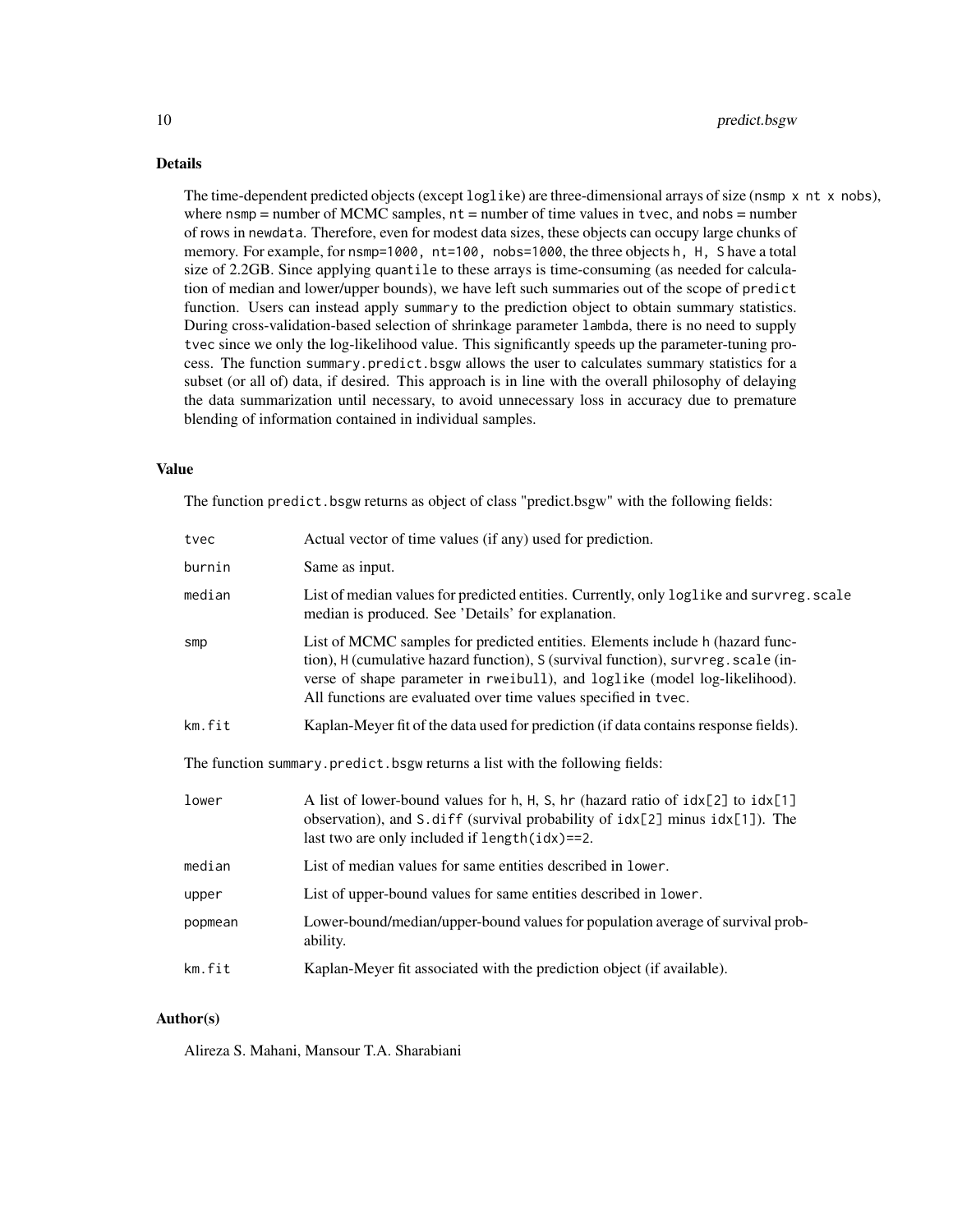# <span id="page-10-0"></span>summary.bsgw 11

# Examples

```
library("survival")
data(ovarian)
est <- bsgw(Surv(futime, fustat) ~ ecog.ps + rx, ovarian
            , control=bsgw.control(iter=400, nskip=100))
pred <- predict(est, tvec=100)
predsumm <- summary(pred, idx=1:10)
```
<span id="page-10-1"></span>

| summary.bsgw | Summarizing Bayesian Survival Generalized Weibull (BSGW) model |
|--------------|----------------------------------------------------------------|
|              | fits                                                           |

# Description

summary method for class "bsgw".

# Usage

```
## S3 method for class 'bsgw'
summary(object, pval = 0.05, burnin = object$control$burnin, ...)
## S3 method for class 'summary.bsgw'
print(x, \ldots)
```
# Arguments

| object    | An object of class "bsgw", usually the result of a call to bsgw.                                                        |
|-----------|-------------------------------------------------------------------------------------------------------------------------|
| X         | An object of class "summary.bsgw", usually the result of a call to summary.bsgw.                                        |
| pval      | Desired p-value, based on which lower/upper bounds will be calculated. Default<br>is $0.05$ .                           |
| burnin    | Number of samples to discard from the beginning of each MCMC chain before<br>calculating median and lower/upper bounds. |
| $\ddotsc$ | Further arguments to be passed to/from other methods.                                                                   |

# Value

The function summary.bsgw calculates median as well as lower/upper bounds for all model coefficients, given the supplied p-value. It also calculates the p-value for coefficients being significant smaller/larger than zero. It contains returns an object of class "summary.bsgw" with the following elements:

| call          | The matched call.                                                                                                                                                                              |
|---------------|------------------------------------------------------------------------------------------------------------------------------------------------------------------------------------------------|
| pval          | Same as input.                                                                                                                                                                                 |
| burnin        | Same as input.                                                                                                                                                                                 |
| coefficients  | A $p \times 4$ matrix with columns for the estimated coefficient median, its lower<br>and upper bounds given the user-supplied p-value, and the p-value for being<br>smaller/larger than zero. |
| survreg.scale | List of lower, median, and upper values of the survreg-style scale parameter<br>(i.e. inverse of shape parameter in rwe ibull) for the training-set population.                                |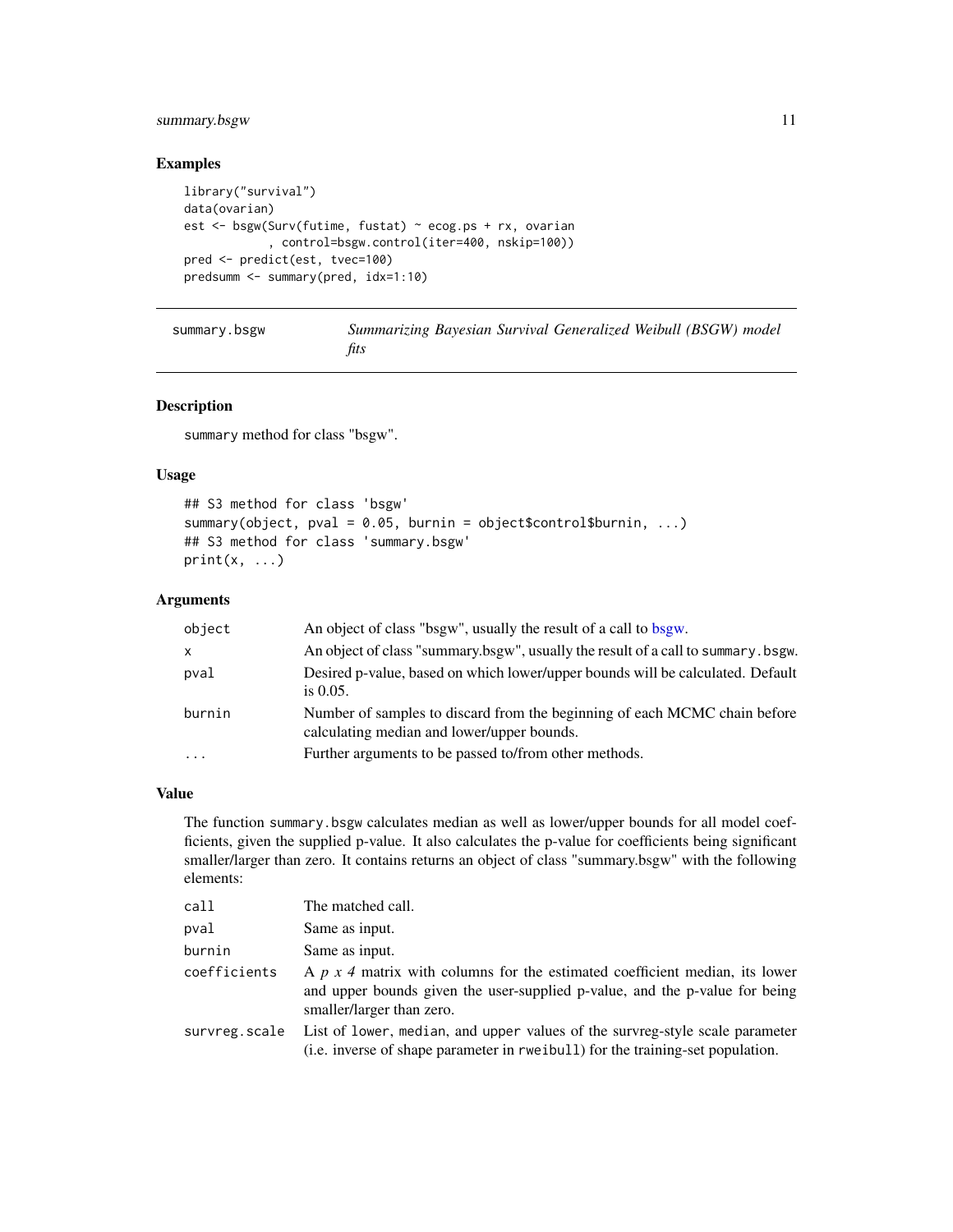# <span id="page-11-0"></span>Author(s)

Alireza S. Mahani, Mansour T.A. Sharabiani

# See Also

See [summary](#page-0-0) for a description of the generic method.

The model fitting function is [bsgw.](#page-1-2)

```
library("survival")
data(ovarian)
est <- bsgw(Surv(futime, fustat) ~ ecog.ps + rx, ovarian
           , control=bsgw.control(iter=400, nskip=100))
summary(est, pval=0.1)
```